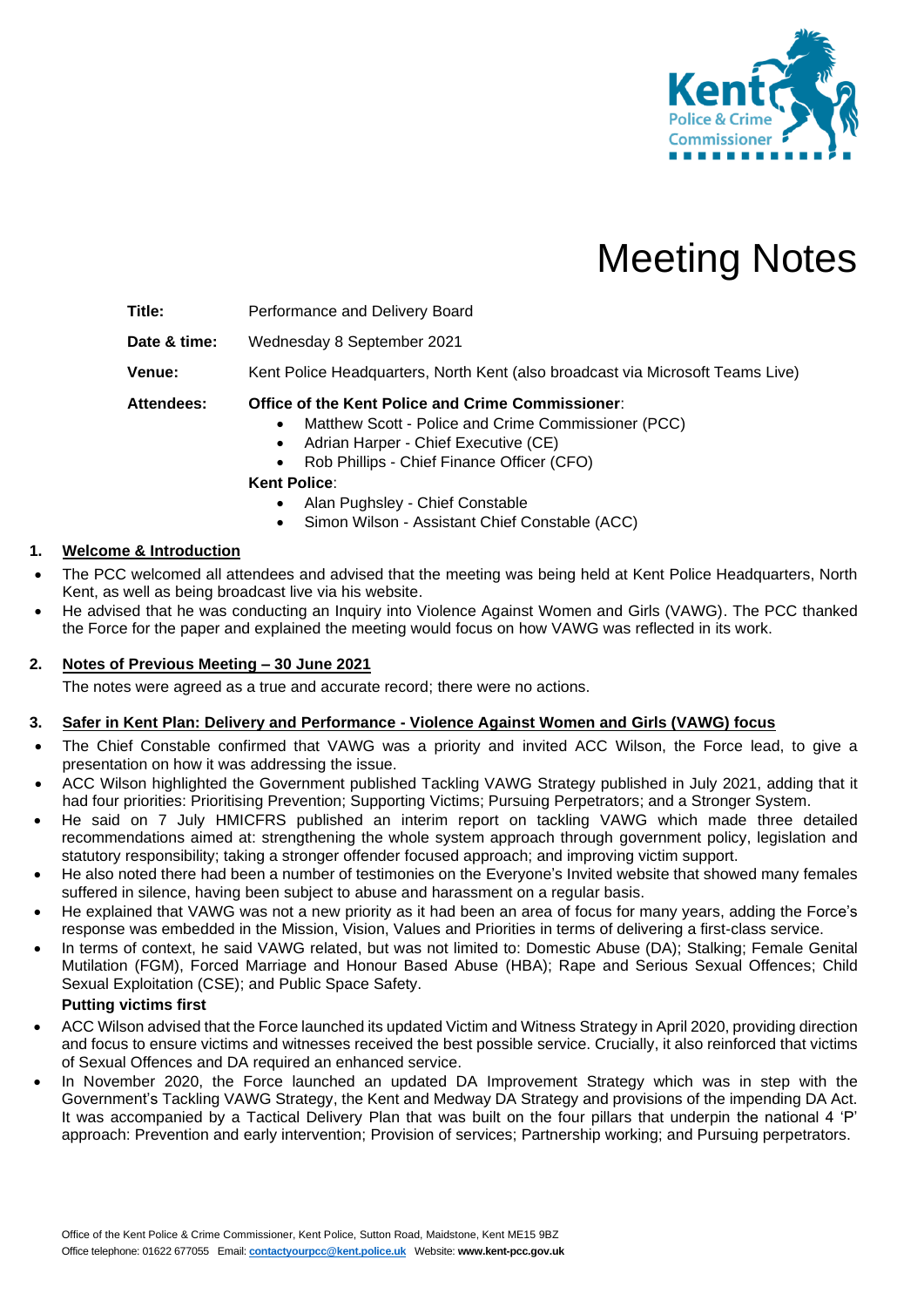- The Rape Improvement Strategy was launched in March 2021, in line with the NPCC National Vulnerability Action Plan, the Kent and Medway Safeguarding Children Procedures, the Kent and Medway Safeguarding Adult Procedures, the Government's Tackling VAWG Strategy and the CPS Rape and Serious Sexual Offence Strategy.
- The Rape Improvement Group (RIG) conducted end-to-end reviews of how Rape cases progressed through the justice system. It actively sought to increase the volume of code compliant Rape referrals to CPS for a charging decision, improve the timeliness of police investigations as well as prosecution outcomes to improve public confidence.
- In terms of child protection arrangements, Kent Police were inspected by HMICFRS in March 2020. ACC Wilson stated the Force welcomed inspection activity and were pleased to see improvements from the previous inspection, but also accepted there was more to do. He said this was around investigations, hearing the voice of the child through interactions and the referral process, but work was already underway to address them.
- In terms of victim engagement he referred to Victim Support commissioned by the PCC, adding it was a very effective service receiving over 100,000 referrals in 2020/21, with 93.5% victim satisfaction. He added that current arrangements also included funding for a Stalking Advocate and a Hate Crime Advocate.
- Vulnerability Hubs and Early Victim Engagement Officers had been established to enhance the virtual response to DA. The officers made early contact where safe to do so and sought to provide support and safeguarding advice.
- Victim Satisfaction Surveys were conducted each month with victims of Rape and DA to monitor the effectiveness of the Force's response and understand how it could improve.
- ACC Wilson highlighted some of the tailored responses provided across the crime types relevant to VAWG. Rape
	- o The Force referred victims to the Sexual Assault Referral Clinic which was currently subject to re-commissioning.
	- o When investigating Sexual Offences, the Force referred survivors to the Independent Sexual Violence Advisory Service commissioned to Family Matters which offered invaluable, tailored confidential support.
	- o Sexual Offence Liaison Officers introduced in 2019. Across the county there were 37 officers based in Phoenix Teams (dedicated to investigating Rape and Serious Sexual Offences) whose role was to ensure survivors of Rape received the highest standard of tailored care and to act as a single point of contact.
	- $\circ$  In terms of technology, the Force was progressing a number of workstreams to develop smoother, less invasive and more timely methods of downloading victims' digital information, in line with government requirements.
	- DA
	- $\circ$  Over the last 12 months, the Force had developed and implemented an informative video that could be shown to victims to explain the journey through the criminal justice system.
	- o Just concluding a pioneering trial of Rapid Video Response which afforded those subject to non-crime incidents of DA the opportunity to engage with the Force remotely where safe to do so, via video technology.
	- o Specialist DA PCSO's whose role was to raise awareness and perform other functions from co-ordination of welfare visits through to supporting, advising and signposting victims.
	- o The Independent Domestic Violence Advisor Service commissioned by the PCC's office. The Force referred victims for specialist support and additional safeguarding.
	- **Stalking**
	- o Recently established a Multi-Agency Stalking Intervention Panel (MASIP); a monthly multi-agency meeting to discuss all high-risk Stalking cases and those where considering a Stalking Prevention Order.
	- o Independent Specialist Stalking Advocates commissioned through the Victim Support contract who received indepth training and provided victims with essential support, ongoing advice and also attended the MASIP.
	- o Stalking Prevention Orders delivered predominantly through the MASIP; the Force had successfully obtained 34 Orders since the legislation was introduced, 29 of which were in 2021.

Child Exploitation

- o Dedicated Missing and Child Exploitation Teams (MCETs) proactively investigated and safeguarded children and young people vulnerable to exploitation.
- o The AWARE principles (Appearance, Words, Actions, Relationships and Environment) had been introduced to help officers identify hidden harm such as CSE and vulnerability.
- $\circ$  Op WISDOM an evolution of Op WILLOW looking at how information gathered from partners was acted upon by the police in relation to CSE.
- o Op MAKESAFE an initiative led by Kent Police with the NPCC in relation to CSE occurring in hotels and working with the industry on signs of concern to encourage early engagement with the police.
- Kent Police also introduced Hidden Harm visits in 2020 during the Covid restrictions. Involved proactive visits to known vulnerable DA victims to ensure their welfare and wellbeing - over 130 victims visited. Due to positive feedback, the visits had now been integrated into business as usual. ACC Wilson added the Force was considering how it might approach such visits in terms of HBA.
- Acknowledging the Rape Improvement Strategy and RIG were effective, the PCC asked if the RIG had identified anything that had specifically contributed to the increase in charge rates, such as early charging advice. Noting the number of Stalking Prevention Orders nationally was very low, but locally there was lots of momentum, the PCC also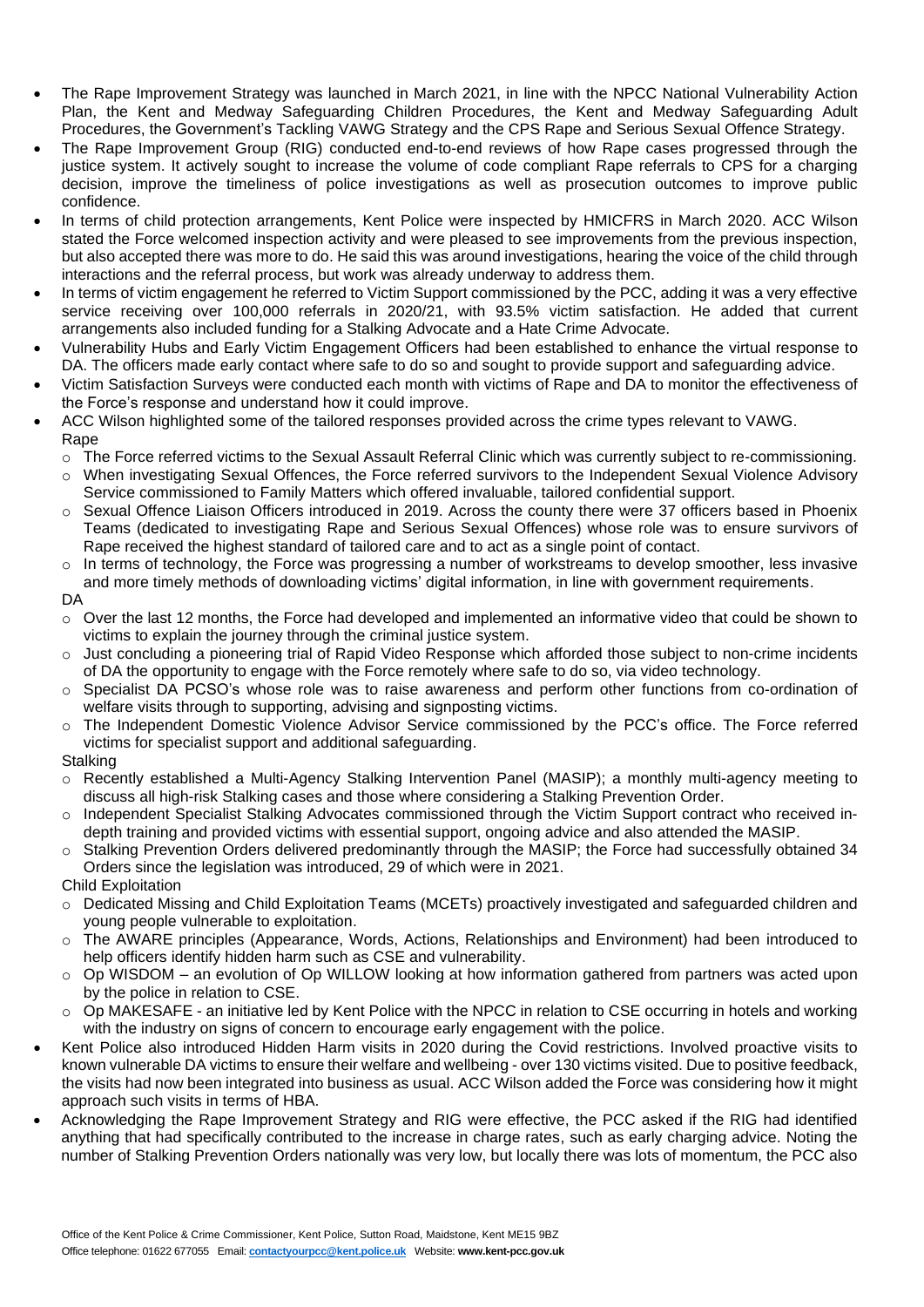asked how the Force ensured officers/staff remained aware of the powers and confident to use them. ACC Wilson advised he would cover these points later in his presentation.

• The CE queried what had made the Hidden Harm visits successful. ACC Wilson stated his belief that to victims it demonstrated the Force actually cared. The fact a crime had not been reported, but there was recognition DA could be continuing showed the Force was proactive and wanted to help. The Chief Constable agreed elaborating that the Force cared for the public, victims, and potential victims, but there was a need for due diligence and safeguarding.

#### **Fighting crime and anti-social behaviour**

- ACC Wilson said this was a real focus, with significant activity to enhance the investigative response; the ambition was always to 'solve the solvable'. He said there was appropriate governance, policies and training to ensure new and experienced officers had access to relevant learning, adding that the Crime Academy was leading on this.
- He explained there was a quality assurance framework whereby every month 660 investigations were reviewed to ensure the investigation was compliant with policy and effective, leading to the right outcome. Where learning was identified, he said feedback was provided to either the Crime Academy or Learning & Development Team.
- Effective use of the crime management system Athena enabled the investigative strategy and plan to be set out, providing support to investigating officers and enabling efficient reviews by Sergeants and Inspectors.
	- ACC Wilson said there were a number of dedicated officers and processes that sought to deliver best practice:
	- o The DA and Stalking Strategic Manager role had been introduced to provide initiative and co-ordinate the effective response to threat, risk and harm. They were instrumental in setting up the Stalking and Intervention Panel.
	- o Dedicated DA and Rape Detective Chief Inspector's on each Division which allowed for a strategic and tactical focus on DA and Rape, but also complemented wider vulnerability investigations.
	- o Divisional DA SPOC's (Detective Inspectors) offered advice and guidance to officers.
	- o Dedicated Vulnerable Investigation Teams as well as dedicated teams to investigate DA, child abuse and adult abuse, led by Inspectors to ensure investigations conducted in accordance with standards.
	- o Evidence-led prosecutions were tracked through the Crime Management and Investigative Quality Board and had a specific policy. So far this year, assessments had been conducted on over 14,000 crimes.
	- o Recognition that Stalking Prevention Orders, DA Prevention Orders that will be coming online and various other orders needed to be policed. In process of developing Proactive DA Teams on each Division, with the aim of identifying hidden harm and reducing repeat victimisation by targeting repeat DA suspects.
	- o Phoenix (Rape Investigation) Teams made up of Investigators and Sexual Offence Liaison officers dedicated to investigating reports of Rape. Across the county, the teams consisted of 52 Detective Constables, 12 Detective Sergeants and 4 Detective Inspectors.
	- o The Major Crime Unit worked alongside the Phoenix Teams and Vulnerable Investigation Teams in the rare instances of a stranger Rape.
	- o The Vulnerability Hub supported and engaged with victims, but also monitored calls for assistance in relation to DA and provided initial specialist advice to attending officers around progressing investigations.
- ACC Wilson referred to the CPS Early Advice Protocol launched in 2020 which provided officers with the opportunity to engage early and set a joint strategy or action plan to help bring Rape offenders to justice. Since 1 November 2020, 108 cases had been referred for advice; considering investigations took approximately six to eight months to conclude, four had reached a charging decision, and two were currently with the CPS.
- The Force had also created DA and Rape Discontinuance Scrutiny Panels to review cases where the police or CPS decided to take no further action and where appropriate, feedback to appropriate teams.
- In terms of Rape, financial year to date, the Force charge rate was 6.9%; joint highest in the Most Similar Group and taking into account the Force's data accuracy of 97%, a significant improvement. The Force was also ranked 3<sup>rd</sup> nationally in terms of charge rate per 1,000 population. In relation to DA, rolling year to date, the Force had also secured 200 more charges compared to last year and against a continual increase in recorded incidents.

#### **Tackling Abuse, exploitation and violence**

- ACC Wilson reiterated the Force could not operate in isolation and that there were a number of arrangements in place to ensure a whole system approach.
	- o The Multi-Agency Risk Assessment Conference (MARAC) was a partnership approach to the management of high-risk DA cases, including HBA and Forced Marriage. It promoted a co-ordinated response to support victims and ensured a holistic multi-agency safeguarding plan to reduce further offending. In 2020, it heard over 2,500 cases, with each having a multi-agency safety plan in place to safeguard the victim. There were dedicated Coordinators who acted as Force professional leads in terms of expertise, specialist advice and single point of contact for multi-agency risk assessments.
	- With thanks to the PCC, ACC Wilson advised the Force had successfully bid for a Perpetrator Programme in terms of DA and Stalking. He also said Multi-Agency Tasking and Co-ordination (MATAC) would be coming online shortly to look at referrals and where they failed to engage, consider disruption and enforcement activity.
	- o Kent Police were represented at the Prevent Channel Panel and provided guidance in terms of interventions or counter-narrative for individuals with misogynistic ideologies who may become radicalised.
	- o The Sexual Violence Network was a multi-agency tactical group that supported the work of the DA and Sexual Violence Executive Group.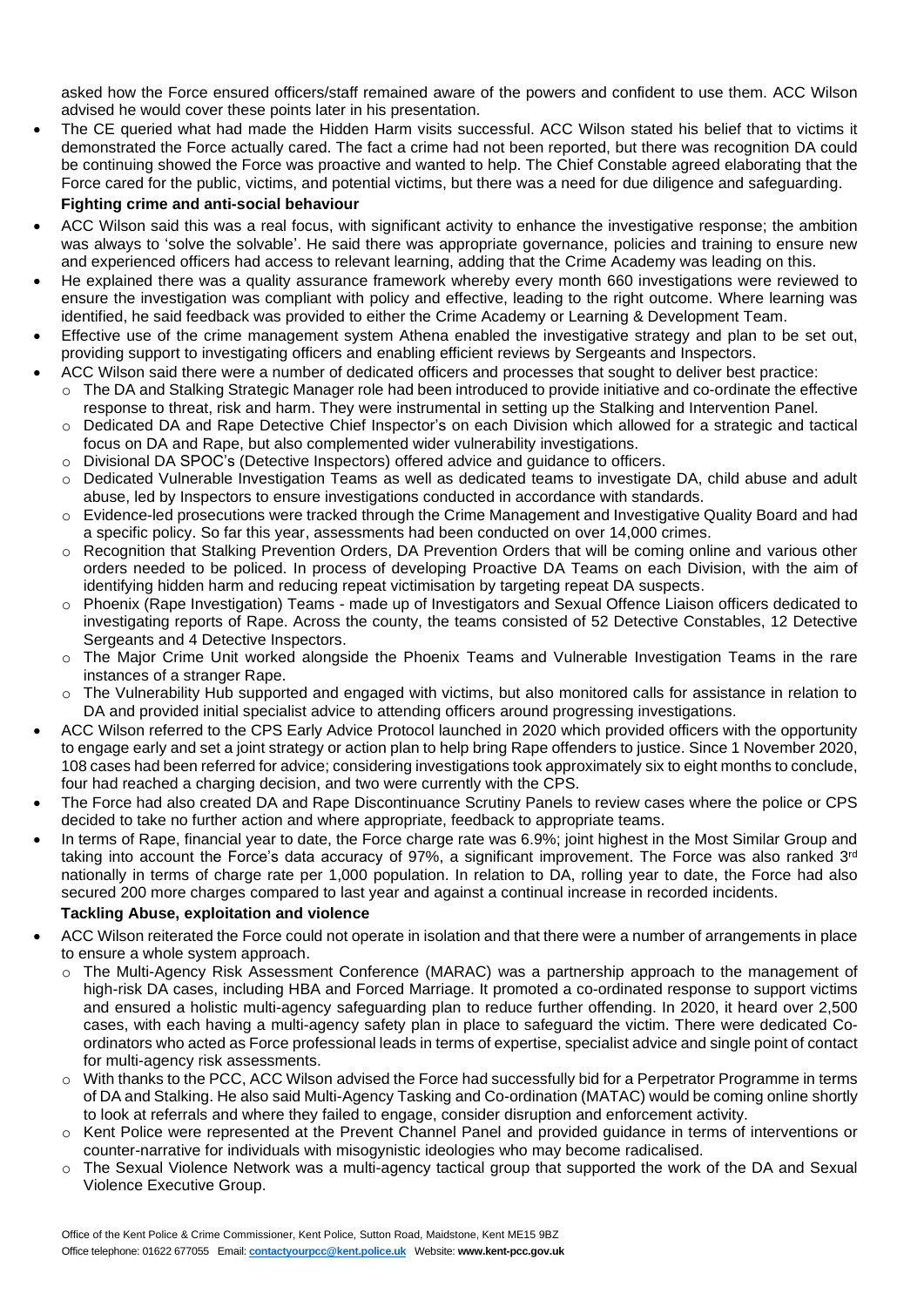- o The Independent Police Advisory Group (IPAG) had been a critical friend to the Force for a number of years. A DA IPAG had been established supporting the Force's priority to enhance existing processes and support victims.
- o CPS Joint Scrutiny in terms of Early Advice, but also monthly pre-charge case progression clinics that allowed investigators and supervisors to have early engagement and seek specific advice.
- ACC Wilson stated there were a number of initiatives in place or supported by the Force, including:
	- $\circ$  The international White Ribbon Movement that was raising awareness of VAWG.
	- o DA Support Messaging and signposting on Prescription Bags introduced at the beginning of the first lockdown.
	- o Ask for Ani Scheme providing victims of DA with a route to gain support and access services through a pharmacy.
	- o Ask for Angela Scheme which provided women with a way to discreetly alert staff within licensed premises predominantly in the NTE, that they may need assistance.
	- o Domestic Violence Prevention Notices could be served by the police until a Domestic Violence Prevention Order was granted by a court; both provided short-term protection to victims, by stopping offenders engaging with them. To date, had secured 121 Domestic Violence Protection Orders from the courts.
	- o Domestic Violence Disclosure Scheme (DVDS) which gave women the right to ask about historic DA in relation to their partner, or prospective partner.
	- o In terms of Forced Marriage, HBA and FGM, the Force had undertaken awareness training. Also participated in a pilot scheme run by the MoJ related to orders being put in place that prevented certain activities.

# **Combatting organised crime and gangs**

- The Force had a dedicated County Lines and Gangs Team (CLGT) that provided a proactive and preventative capability, but also focused on individuals who may be exploited, particularly children. Safeguarding Officers had also been introduced to help support investigations from a slightly different perspective.
- Modern Slavery and Human Trafficking Team (MSHT) were primarily intelligence led, but also supported national campaigns. One particular strand of work was the targeting of organised crime groups and individuals involved in human trafficking for the sex industry, including brothels.
- ACC Wilson said the Force recognised women's' offending could sometimes be linked to being a victim or pressure/violence associated with gang culture. Through the Kent Criminal Justice Board (KCJB), chaired by the PCC, a project had been approved to develop a women's justice process offering alternative options.
- The MCETs proactively investigated offences and safeguarded children, identifying links between missing episodes and vulnerability to exploitation. The Child Exploitation and Missing Co-ordinator provided co-ordination across the teams to ensure working collaboratively and best practice shared.
- Working to the OPCC, the Violence Reduction Unit had set actions in their Strategic Needs Assessment to analyse and understand how girls and young women up to 25 were affected by public space violence, including County Lines.
- OP Atom in June 2020, the Force successfully bid to the Home Office for IT hardware and software that allowed rapid proactive remote monitoring of offenders through internet connected devices, triaging at scene of computers and mobile phones, screening of offenders for deceptive behaviour and open-source research.

# **Providing visible neighbourhood policing**

- ACC Wilson explained Community Safety Units were proactively co-ordinating activities through a tailored, localised approach to VAWG concerns or areas of criminality. They included Ward officers, licencing and ASB specialists who through a problem-solving approach, sought to address offending, locations of concern and safeguard victims.
- Business Crime Reduction Partnerships worked with licenced premises, taxi businesses and the fast-food industry to encourage night-time economy safety.
- Each town had dedicated Town Centre PCs and PCSOs who were visible and accessible working with the Business Crime Reduction partnerships and communities to build trust and confidence.
- The PCSO Taskforce consisted of 21 officers that Districts could seek the deployment of through tasking processes into areas of high crime or ASB for a longer period.
- Schools Officers were currently being introduced. The team was designed to enhance operational links with schools and educational settings, build relationships and help identify early intervention opportunities with young people.
- Working with local authorities to implement Public Space Protection Orders to create safe spaces in communities.
- Other initiatives included: the OPCC supporting successful bids from Thanet and Canterbury CSPs for Safer Streets 2 funding to address safety in public spaces; CSU's working with the charity SOS Global to deliver refresher training to door staff; and Maidstone CSU leading on the DA Guardian campaign to train door staff, club employees and venue managers to identify those who may be subject to abuse or at risk and offer appropriate support/signposting.
- ACC Wilson referred to a number of operations, including:
	- o Op Sark in relation to the murder of PCSO Julia James. He said engagement and high visibility policing was supported by the PCSO Taskforce and included partners to provide reassurance.
	- o Op Heart in West Division, whereby the dedicated Rape Teams were providing training to wider multi-agency teams, including Street Pastors and those working at key events.
	- o Op Sentry in Folkestone, that was specifically focused on identifying locations of concern for women and girls and providing an additional, visible presence.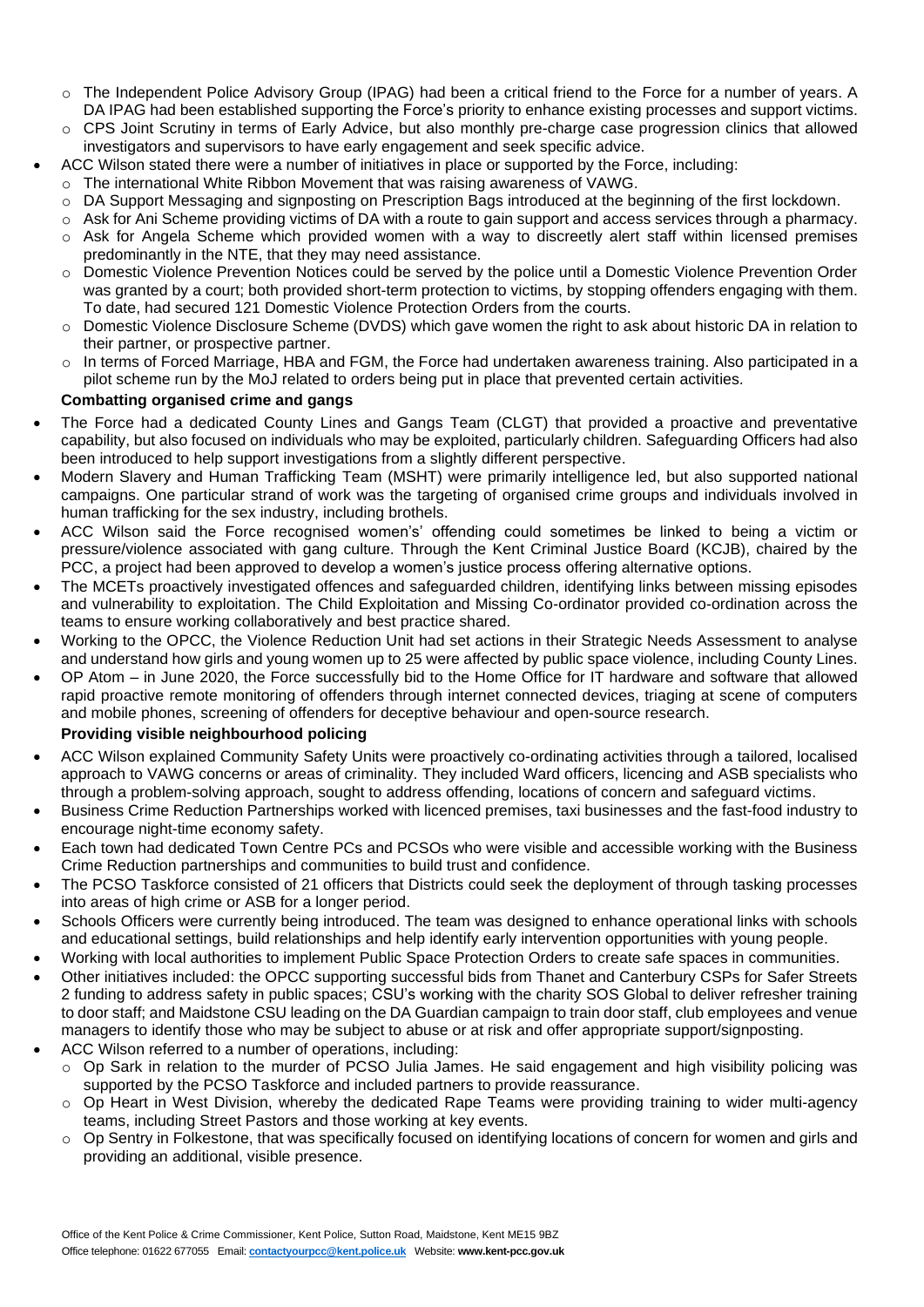# **Delivering an efficient and accessible service**

- ACC Wilson said that in terms of delivering this priority, there were a number of groups and boards that had been referred to. In addition, many of the aforementioned operations and partnership initiatives demonstrated the joint work being undertaken and how the Force was making itself more accessible to the public.
- He highlighted: Crime Data Integrity at circa 97%; DA Satisfaction at 89%; and the Satisfaction of Rape survivors at 88% - and said this demonstrated the legitimacy of Kent Police. He added that Kent Police was also the only Force to be assessed as Outstanding for Legitimacy in every year it had existed under HMICFRS' programme.
- Referring to the culture of the organisation, ACC Wilson outlined some of the internal processes:
	- $\circ$  Counter Corruption Control Strategy through which the Force sought to gather information about officers who were not performing up to standard, or whose behaviour warranted the attention of the police. Guidance and training were being delivered to all staff and lessons learned shared to ensure inappropriate behaviour was tackled early.
	- o Staff were empowered to challenge inappropriate behaviour and there were systems to allow the reporting of concerns, including an anonymous email system.
	- o Work undertaken around policy, approach and investigation in relation to managing police committed DA.
- He said there were a number of Support Groups within the Force. By way of example, he advised the Kent Network of Women (KNOW) raised awareness and understanding of issues affecting women, they sat on the regional Gender Action Group and had also pledged to support the international HeForShe Agenda.

## **Next steps for the Force**

- In terms of internal action, ACC Wilson reported that the Force had strengthened its strategic governance of VAWG, noting the creation of a new DCI role that would take specific ownership of DA and Rape.
- He advised the StreetSafe initiative was Home Office led and allowed the mapping of locations where females felt vulnerable to VAWG or offences had occurred. The Force would capture the data and where areas of concern were identified, deploy through the Community Safety Unit to improve feelings of safety.
- In terms of work with partners, he said there was a joined up and shared focus on VAWG throughout the criminal justice system, but there was more to do in order to streamline processes and have unified priorities.
- He highlighted increases in victim support services such as the expansion of Independent Domestic Violence Advisors (IDVA's) in health settings and the Safer Women at Night Fund.
- In summary, he noted the Force was progressive in nature and had a drive to grow and improve. He said it welcomed and accepted feedback which it would always use to deliver a first-class service to victims and witnesses.
- Thanking ACC Wilson for the presentation, the PCC asked what understanding the Force had around the rate of victims not supporting a prosecution, and how were cases selected for an evidence-led prosecution. ACC Wilson stated there was a good understanding through feedback from surveys and other mechanisms, with the recently introduced DA IPAG contributing in the future. He said those cases where the victim didn't support a prosecution were all assessed to ensure that where appropriate, the Force considered an evidence-led prosecution. Sometimes there were evidential barriers that prevented progressing a case, or the CPS may consider there to be insufficient evidence. He added the Force was also cognisant of the risk it could potentially pose to the victim. Whilst the Force was victimfocussed, the Chief Constable added that an evidence-led prosecution may be pursued to protect a victim.
- The PCC said he wasn't sure Stalking and Harassment were understood by the public. ACC Wilson said there had been significant training to ensure staff understood the distinction between the two.
- Referring to misogynistic ideology and current Government discussion about recording as a non-crime incident, the PCC asked if would be of benefit and if the Force would be able to respond to such reports. ACC Wilson confirmed the Force would have the ability to respond, adding that there was a need to ensure consistency across police forces and they were currently awaiting national guidance.
- With regards to the relaunch of Op Willow as Op Wisdom, the PCC asked for an update on the public facing communications; ACC Wilson agreed to provide outside of the meeting.
- In relation to Modern Slavery and Human Trafficking, the PCC asked how the Victim Navigator service was progressing and what benefits it had delivered. Whilst ACC Wilson advised it was progressing well, he did not have the information to hand and offered to provide an update outside of the meeting.
- Noting the absence of a night-time economy over recent months, the PCC wondered whether licencing policy could be used as a new lever. Agreeing, ACC Wilson noted the police weren't solely responsible for policing the night-time economy, but there were established tactics with the Licencing Officers being experts. He added the Force and partners would seek to utilise the legislation to its broadest effect.
- In terms of the culture of the organisation, the PCC requested a briefing on the Diversity and Inclusion Academy to which the Chief Constable agreed.

## **4. Police Officer Uplift Programme - update**

- The Chief Constable provided a verbal update on the Kent Police three-year uplift programme:
	- o Year one 2020-21 allocation of 147 officers; all recruited and end of year establishment of 3825 officers;
	- o Year two 2021-22 allocation of 145 officers; if recruited, end of year establishment will be 3949 officers;
	- o Year three 2022-23 indicative allocation of 196 officers; if recruited, end of year establishment will be 4145.